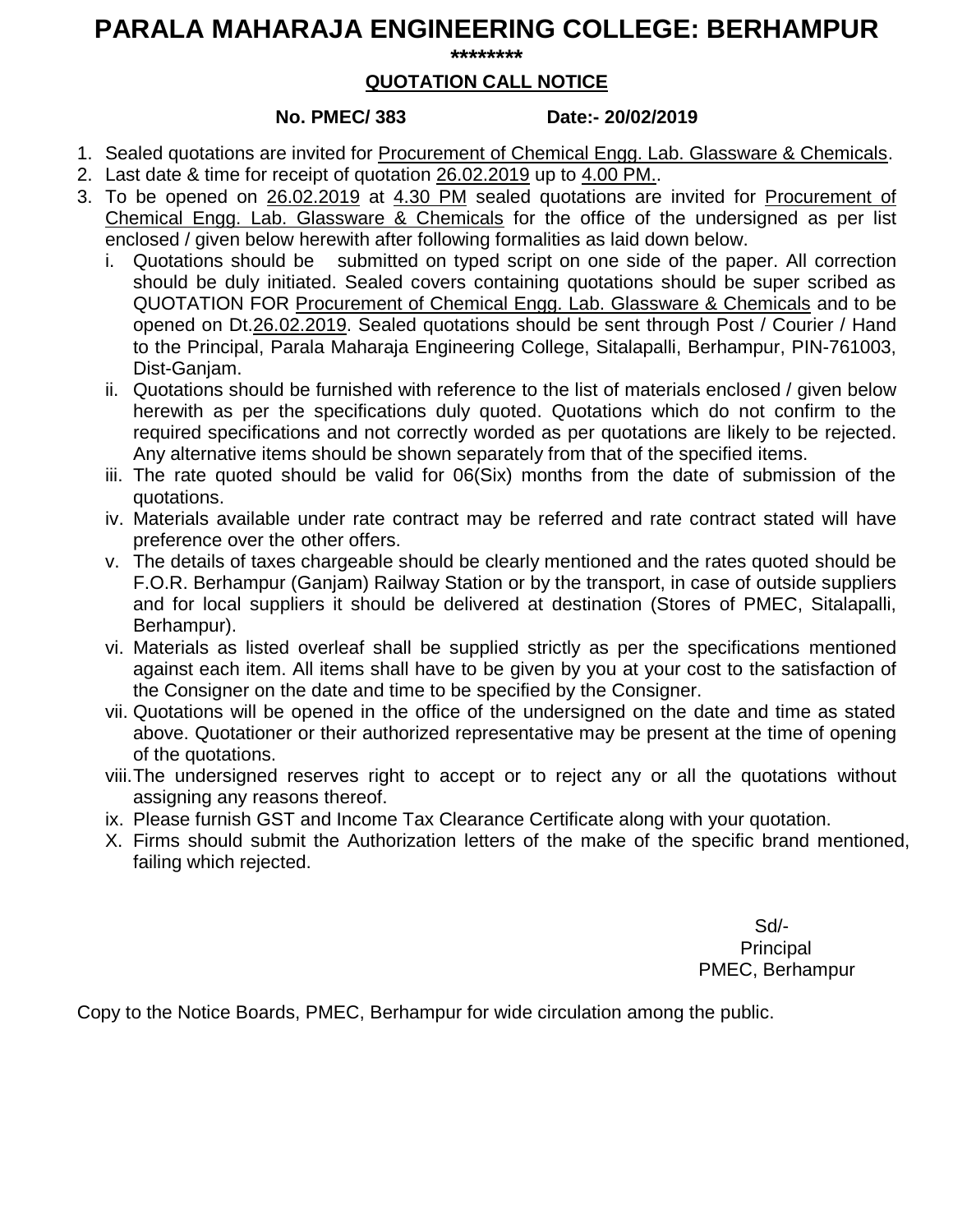| <b>Glassware and labware</b>                       | <b>Volume</b>         | Quantity       |
|----------------------------------------------------|-----------------------|----------------|
| beaker                                             | 1000 ml               | 5              |
|                                                    | 500 ml                | 20             |
|                                                    | 200 ml                | 20             |
|                                                    | 100 ml                | 30             |
|                                                    | 50 ml                 | 50             |
| <b>Conical Flask</b>                               | 1000 ml               | $5\phantom{1}$ |
|                                                    | 500 ml                | 20             |
|                                                    | 250 ml                | 20             |
|                                                    | 100 ml                | 30             |
|                                                    | 50 ml                 | 50             |
| measuring cylinder                                 | 1000 ml               | 5              |
|                                                    | 500 ml                | 10             |
|                                                    | 250 ml                | 10             |
|                                                    | 100 ml                | 10             |
|                                                    | 50 ml                 | 10             |
| <b>Burette</b>                                     | 250 ml                | 50             |
|                                                    | 100 ml                | 50             |
| <b>Burette Stand</b>                               |                       | 20             |
| Pipette                                            | 100 ml                | 50             |
| Glass rod for stirring                             |                       | 30             |
| Distill water Container (Bottle)                   | 500 ml                | 1 packet       |
|                                                    | 250 mL                | 1 Packet       |
| Screw cap bottle                                   | 500 mL                | 10             |
|                                                    | 250 mL                | 5 Pkt          |
|                                                    | 100 mL                | 5 Pkt          |
| pH paper                                           |                       | 2 pkt          |
| pH standard solution (9.2 pH, 7<br>pH, 6 pH, 3 pH) | 500 mL                | 1 each         |
| Whattman Filter paper                              |                       | 5 pkt          |
| Petridish                                          | 100 mm $\times$ 15 mm | 20             |
|                                                    | 150 mm $\times$ 15 mm | 20             |
| Thermometer                                        |                       | 2              |
| Round bottom flask                                 | 500 ml                | 10             |
|                                                    | 250 ml                | 10             |
| Silica cruciblewith lid (1200<br>degree C)         | 50 ml                 | 10             |
|                                                    | 100 ml                | 5              |
| Stopwatch                                          |                       | 1              |
| Tissue paper                                       |                       | 20 packet      |
| Acetone                                            | 2 L                   | 5              |

### **LIST OF GLASSWARE (Make – BOROSIL / GLASSCO)**

 Sd/- Sd/- Head of Dept. (ChE) example a set of the principal principal principal PMEC, Berhampur PMEC, Berhampur